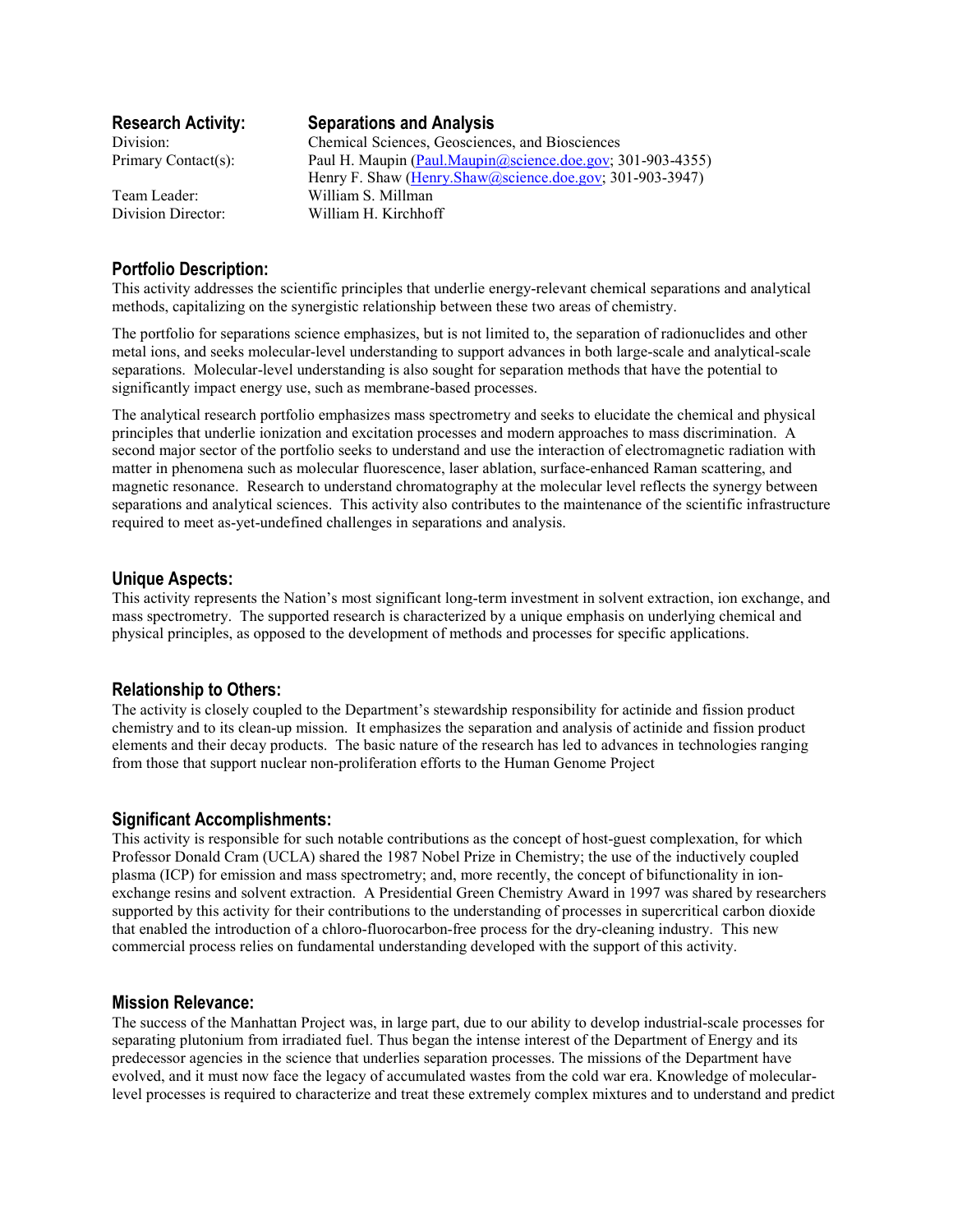the fate of associated contaminants in the environment. In addition, separation science and technology have huge economic and energy impacts. For example, distillation processes in the petroleum, chemical, and natural gas industries annually consume the equivalent of 315 million barrels of oil  $(-5.4\%$  of total petroleum consumption). It is further estimated that separations processes account for more than 5% of total national energy consumption. Separations are essential to nearly all operations in the processing industries and are necessary for many analytical procedures.

The Department and its predecessors were also driven to develop analytical methodologies to support their early missions. Nuclear and radiochemical analyses were supported and refined by developments in analytical separations, such as solvent extraction and ion exchange. A need for reliable potentiometric titration prompted the first use of operational amplifiers in analytical chemistry and led to a revolution in electrochemistry. Mass separation was required for assay in the form of mass spectrometry and, in the form of the calutron, served as the first method for the production of macroscopic quantities of separated isotopes of uranium and other elements. As with separation science, improved understanding of the underlying science is required to meet the analytical challenges presented by the legacy of the cold war and the future challenges of the Department as its missions and responsibilities continue to evolve.

### **Scientific Challenges:**

Challenges in separation science include the development of a deeper understanding of processes driven by small energy differences. These include self-assembly and molecular recognition, crystallization, dispersion, coalescence, and hysteresis in transport properties of glassy polymer membranes. Improved understanding of solvation in supercritical and other fluids is required, as is the development of fundamental principles to guide ligand design. These, in turn, pose challenges to analysts to generate the understanding required to characterize amorphous materials through analysis of scattering data or other methods. Other analytical challenges include single-molecule detection and direct observation of bimolecular interactions and reactions. A deeper understanding of laser-material interactions as well as ionization and excitation sources for optical and mass spectrometric analyses is also required. Significant challenges are posed by elucidation of principles to underlie diagnostics at interfaces between synthetic materials and biomolecules, at oxide-aqueous interfaces, and to monitor spatial and temporal processes in, and on the surfaces of, living cells. Though understanding at the molecular level is required, there is currently insufficient knowledge to extend that understanding from the molecular level to the nanoscale, to mesoscale, and finally, to macroscale phenomena. Pursuit of that knowledge presents a major challenge to this activity.

# **Funding Summary:**

| <b>Dollars in Thousands</b> |                           |          |
|-----------------------------|---------------------------|----------|
| <b>FY 2000</b>              | <b>FY 2001</b>            | FY 2002  |
| \$12,255                    | \$14,393                  | \$13,047 |
| Performer                   | <b>Funding Percentage</b> |          |
| <b>DOE</b> Laboratories     | 53.0%                     |          |
| Universities                | 47.0%                     |          |

This activity provides funding for 47 university grants supporting about 57 students, 29 postdocs, and partially supporting about 44 faculty and senior staff and 22 programs at national laboratories supporting numerous senior staff, and additional students and postdocs. Programs at the laboratories are typically multi-investigator efforts on problems that require extensive participation by experienced scientists. These programs act as the focal point for specific research efforts vital to the DOE mission. This BES activity supports research at ORNL, ANL, and PNNL, with smaller efforts at LBNL, BNL, and INEEL. Many of the research efforts at the national laboratories involve collaborations with the university and industrial communities.